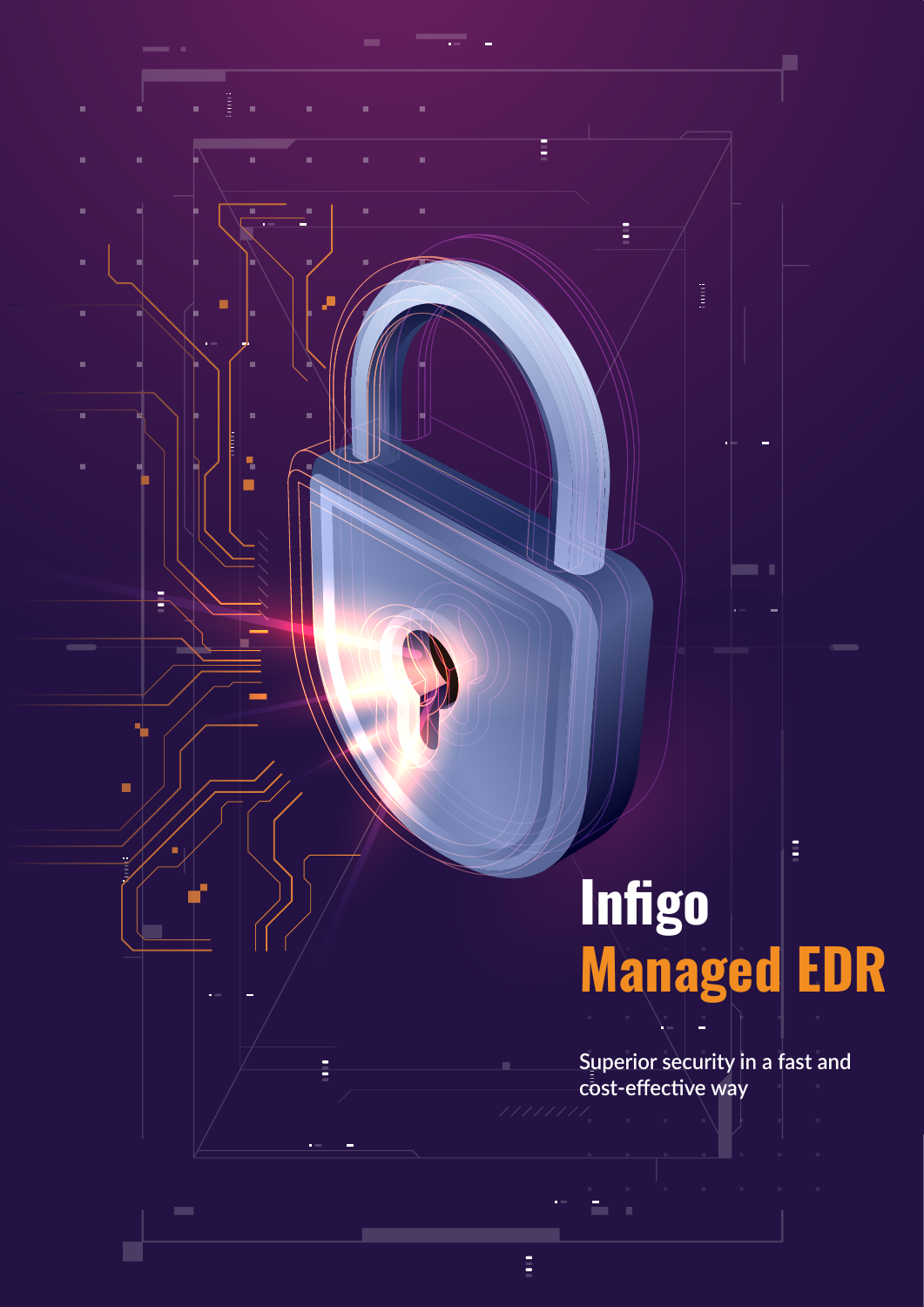# **MANAGED**   $\Box$ **ENDPOINT DETECTION A RESPONSE**

Small, medium or large, **organization of any size needs superior information security**. With the constant rise in malware, ransomware, phishing, and all kind of hacking attacks, **the question is when not if**, are malicious actors going to knock on your door. And it would be for the best that on the other side is **a team of trained security analysts with a worldclass security platform**

Infigo Managed EDR (Endpoint Detection and Response) is a service intended for small, medium, and large organizations that want to have superior security at their endpoints (workstations, servers) at **a cost-effective price with high efficiency**. The service is based on **a combination of CrowdStrike Falcon and Infigo IS**' many years of experience in the world of information security (offensive and defensive side, implementation and consulting in often critical environments across Europe, Africa, and the Middle East).

**CrowdStrike Falcon today is the best endpoint security platform** that combines multiple modules such as Falcon Prevent (NGAV, Next Generation AntiVirus) and

Falcon Insight (EDR, Endpoint Protection and Response); industry-leading names such as Gartner, Forrester, SE Labs and the like have for many years classified CrowdStrike as a leader in its segment.

**Infigo IS has been involved in information security for more than 15 years** - the offensive team performs more than 350 security tests a year, while the defensive team continuously monitors organizations on three continents. With a large number of security products implementations across a range of industries, from the financial sector through telecoms to military alliances, they are perfectly positioned not only to configure security solutions but also to proactively seek advanced threats which, unfortunately, are more and more common.

### **Two service levels – Standard and Enterprise**

Infigo Managed EDR comes in two versions, Standard and Enterprise. Standard is a combination of a nextgeneration antivirus solution (**Falcon Prevent**) and additional security policy customizations, while Enterprise includes full EDR (**Falcon Insight** module) through advanced telemetry collection, proactive monitoring and incident resolution

> support by security analysts, and searching for incidents that evaded automated system.

> > In both versions security experts are in charge of agent deployment support, configuration of protection and detection policies with periodic updates, but in the Enterprise version, security analysts are proactively monitoring for incidents that slipped by Falcons automatic defenses, threat hunting, and supporting incident resolution. Security analysts do not do remediation on the client's side – that is a job for the internal IT department.

 $\Box$ 

**Infigo IS Security analysts** 

**Falcon Insight EDR** 

**Falcon Prevent NGAV** 

**Falcon Sensor**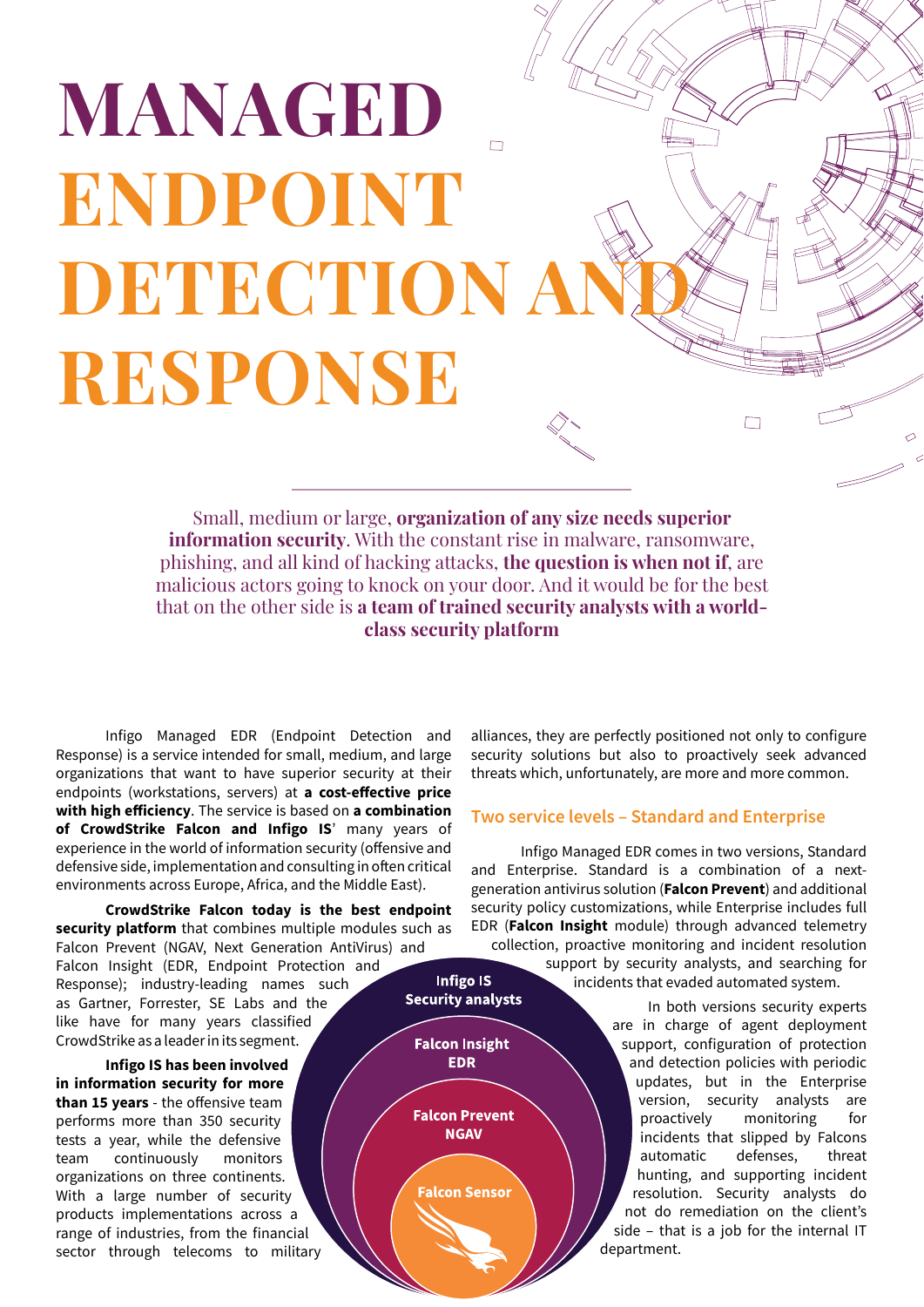# **Who does what?**

# $\Box$ d  $\Box$

### **CROWDSTRIKE FALCON**

**CrowdStrike Falcon controls the endpoints** (workstations, servers) and through advanced algorithms tries to **prevent malicious actions**. At the same time, it reports telemetry (records of all initiated processes, network connections, user authentication...) to the **cloud within the EU** and sends automated reports on successfully prevented security incidents. The agents, Falcon Sensor, have **extremely low hardware requirements**; 50-75 MB RAM and CPU usage below 1 percent. They also have minimal network requirements - it needs only access to a defined list of URLs and IP addresses, to have access to the cloud console.

### **INFIGO IS**

Infigo IS is in charge of CrowdStrike Sensor administration at the endpoints and every time Falcon fails to solve a problem, it jumps into action. As much as the CrowdStrike Falcon is an advanced security platform, it still has its limitations because it doesn't understand context, unlike security analysts. There is no software on the market that could offer steps to solve problems that it doesn't know how to deal with, for that an experienced analyst is needed. **While not dealing with current incidents, security analysts use telemetry to find patterns that point to an emerging security incident** (e.g., advanced attacks can take place through multiple steps that stretch over months to avoid detection) or some that have already occurred but were not detected.

**The reports that Infigo IS submits** upon detection of each incident that CrowdStrike Falcon could not deal with, **contain a detailed description (what happened, who was involved...) and recommendations** and steps on how to correct the problem.

## **THE CLIENT**

**The client receives automated reports** straight from the CrowdStrike cloud, receives **individual incident reports** handled by Infigo IS, has **access to the cloud console** where they can monitor activities in realtime, and enjoys a mix of the best of both worlds - **CrowdStrike Falcon's ability to automatically prevent a large number of malicious actions and Infigo IS security analysts who solve all problems that the software cannot and proactively look for undetected incidents**. The client's IT department is still in charge of remediation within the client network with guidance by Infigo IS.

The whole **system is layered** – in every instance there will be a **Falcon Sensor, a lightweight agent** that is administrated through the cloud console, but has all the logic and machine learning capabilities in itself. That is why **CrowdStrike Falcon functions without a problem if it loses connection with the cloud**. There will always be security experts who will be in charge of administration and extra tuning. And there will always be Falcon Prevent, a next-generation antivirus solution that has great automatic prevention capabilities.

But **with Falcon Insight comes full EDR component** – advanced telemetry that enables security analysts to proactively search for advanced threats that can sneak by Falcon Prevent, and threat hunting for finding complex threats that are unfortunately more and more prevalent in a modern security landscape.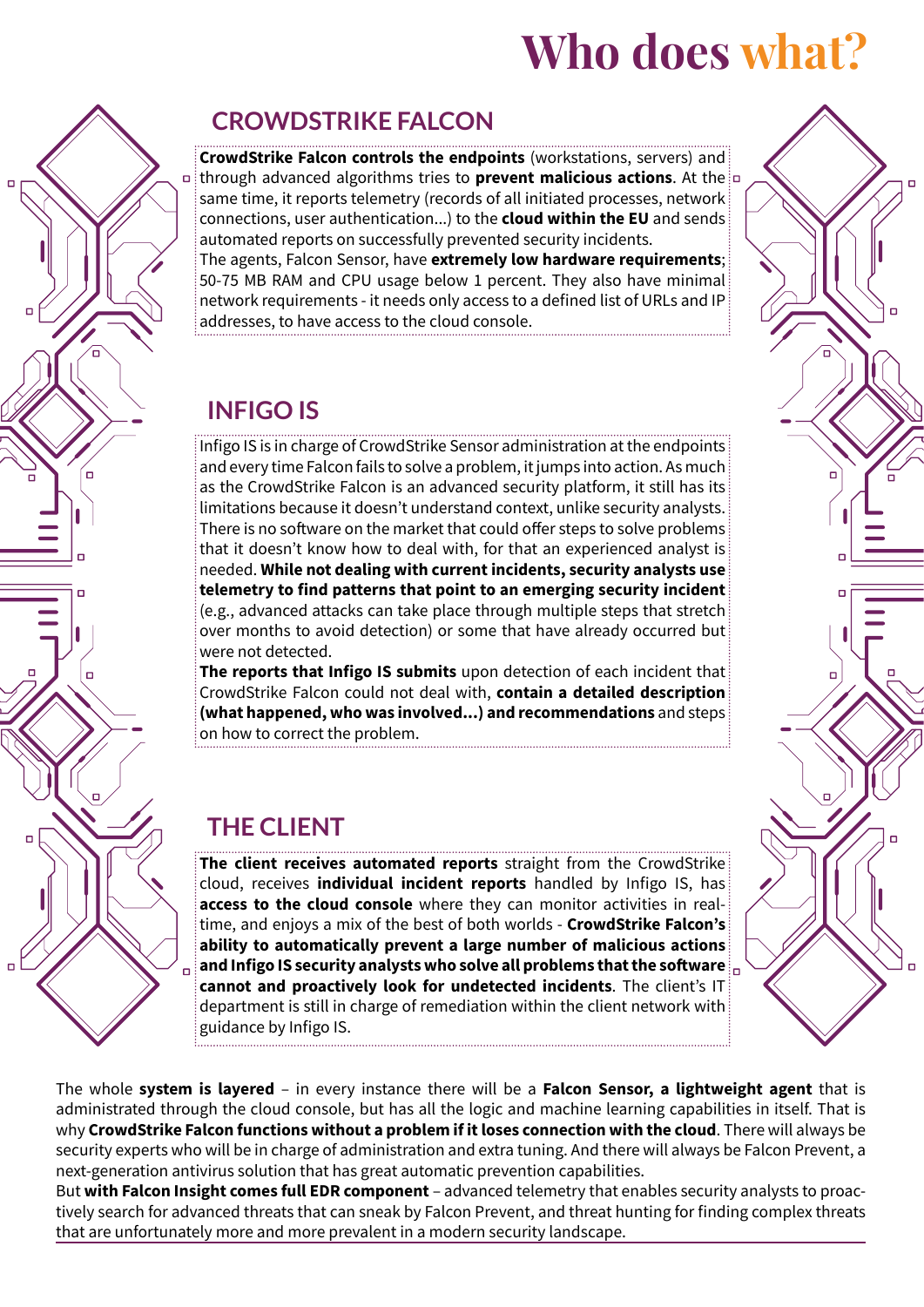# **Key Features**

### **Superior security**

Thanks to the use of CrowdStrike Falcon, organizations get all the benefits of cloud-oriented architecture; CrowdStrike communicates via an agent on the local computer with the cloud, which performs tasks such as patching and local agent upgrades. Machine learning and indicators of attack (IOAs) protect local infrastructure from all types of unwanted activities. The IOA focuses on what the attacker is doing now, thus defending organizations from malicious acts that may never have been recorded before. Classic antivirus programs look to the past because they can only fight threats that have already happened to someone and have their "signatures," but CrowdStrike Falcon has no such flaws.

### **Low requirements and scalability**

The agent, Falcon Sensor, located on the local computer is extremely modest in terms of hardware requirements. At a time when a regular Internet browser takes up gigabytes of RAM, the Sensor needs 50-75 megabytes and less than one percent of CPU time.

As such, the entire system is extremely scalable so there is virtually no difference between a few agents and a few thousand - using CrowdStrike Falcon does not require additional investment in the hardware of any kind.

Organizations receive alerts about detected malicious actions in real-time, and automated monthly service status reports that are easily understood and read by stakeholders outside the technical profession.

### **Fast and precise implementation**

Infigo IS prepares installation packages and provides support when installing agents on the client infrastructure.

Not only does implementation have no impact on the day-to-day operation of the information system but complete provisioning is measured in man-hours, not days! In addition to the preparation of the package, Infigo IS also adjusts the detection and prevention security policies according to the best security practices that have been born from the years of operation in complex information systems. After implementation, each agent becomes a unit in itself and functions independently so that local users practically do not notice the change on their machines!

### **Continuous support**

Infigo IS takes on continuous support that includes managing and upgrading security policies, proactive (24/7/365) incident monitoring and detection, incident resolution support, periodic threat hunting activities, and more.

Supervision is performed by security analysts with many years of experience who hold certificates from recognized international security organizations. Today, because of their continuous training, Infigo IS' experts have over 130 certificates, and that number keeps growing almost daily.

### **REPORTS FIXED COST**

Infigo Managed EDR is a service that has no variable or hidden costs; each organization pre-arranges the scope and price and can be confident in the financial construction from day one without fear of unexpected expenses.

| <b>Infigo Managed EDR features</b>                      | <b>Standard</b> | <b>Enterprise</b> |
|---------------------------------------------------------|-----------------|-------------------|
| Managed Endpoint Protection yearly subscription         |                 |                   |
| Agent deployment support                                |                 |                   |
| Protection and detection policy configuration           |                 |                   |
| Automated incident and detection notifications          |                 |                   |
| Automated periodic reporting                            |                 |                   |
| Cloud console access                                    |                 |                   |
| Periodic protection and detection policy update         |                 |                   |
| Advanced telemetry collection from endpoints            |                 |                   |
| Proactive monitoring and support in incident resolution |                 |                   |
| Threat hunting                                          |                 |                   |